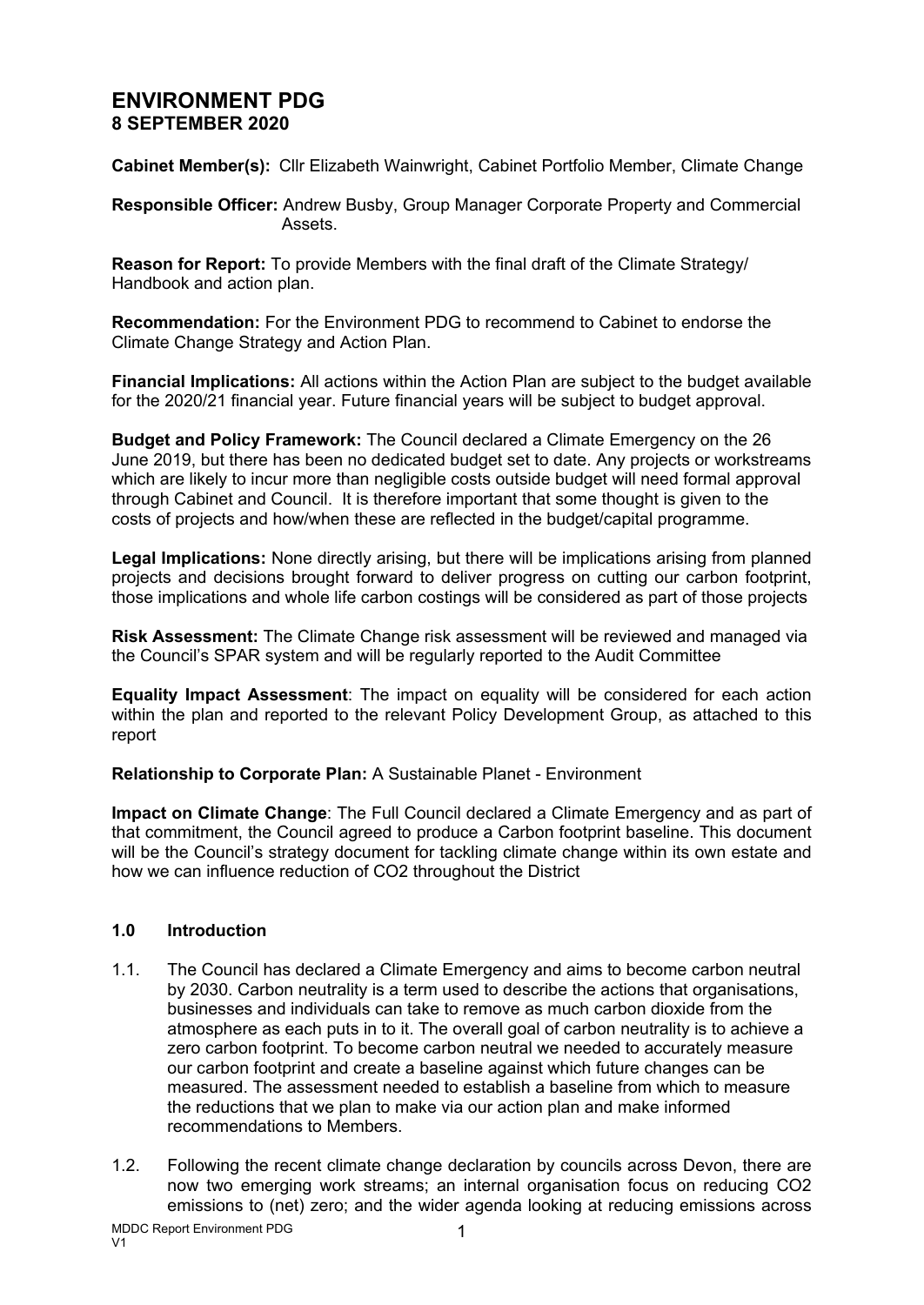the whole Mid Devon area. Clearly, the first of these is much more of a process that a) the Council can manage/monitor/influence; and b) can control to a significant degree, as it relates to our own assets and operational base. For the wider piece linked to the whole of the Mid Devon area achieving net zero emissions, this is work that DCC will be initiating linked to baselining work being undertaken for the whole county. However, as a District we will work as a partner with local businesses, organisations, community groups and other residents to support the District's journey to net zero. As we learn figures for the whole District's C02 footprint, we will be able to do this more effectively.

- 1.3. The definition of a carbon footprint is the amount of carbon dioxide released into the atmosphere as a result of the activities of a particular individual, organisation, or community. A carbon footprint is measured in tonnes of carbon dioxide equivalent (tCO2e) and CO2e is calculated by multiplying the emissions of each of the greenhouse gases (GHG) by its 100 year global warming potential (GWP).
- 1.4. Having a net zero carbon footprint, refers to achieving net zero carbon dioxide emissions by balancing carbon emissions with carbon removal (often through carbon offsetting) or ideally, by eliminating carbon emissions altogether (the transition to a post-carbon economy). It is used in the context of carbon dioxide releasing processes associated with transportation, energy production, agriculture and commercial/industrial processes.

#### **2.0 Achievements from the previous Corporate Plan and the 2016-2020 Climate Change Action Plan**

2.1 In support of the Climate Emergency, the measures that we've already taken within, our own district to reduce carbon footprint include:

• Installation of over 1,170 Solar Photovoltaic (PV) systems to our housing stock in 2012, which has since been recognised at the 2019 South West Energy Efficiency Awards (income received from this scheme is being used to fund energy efficiency projects, specifically aimed at providing renewable energy and technologies, and reducing the carbon output from our tenanted residential properties)

• Installation of Solar PV systems at our main offices at Phoenix House, Tiverton and all three of our leisure/sports centres, which provide a total of 278.32 kWp (kilowattpeak) of electricity, in turn, saving 150 carbon tonnes per annum, thereby reducing our baseline budget for electricity by around £60k per annum

• Low voltage lighting upgrades at all three of our leisure/sports centres and the multistorey car park in Tiverton

• Installation of Variable Speed Drives (VSDs) for large motors in our air handling units, pool pumps, etc., at Lords Meadow and Exe Valley leisure centres to conserve energy and reduce consumption

• Implementation of vending machine controls at all three of our leisure/sports centres to reduce energy consumption

• Optimisation of the boilers at all three of our leisure/sports centres using dynamic control measures

• Application of pipe lagging on our business properties to reduce heat loss

• Installation of two Electric Vehicle (EV) charge points at each of our leisure/sports centres, (so far recording nearly 3,000 charges saving over 12,000 litres of fuel) and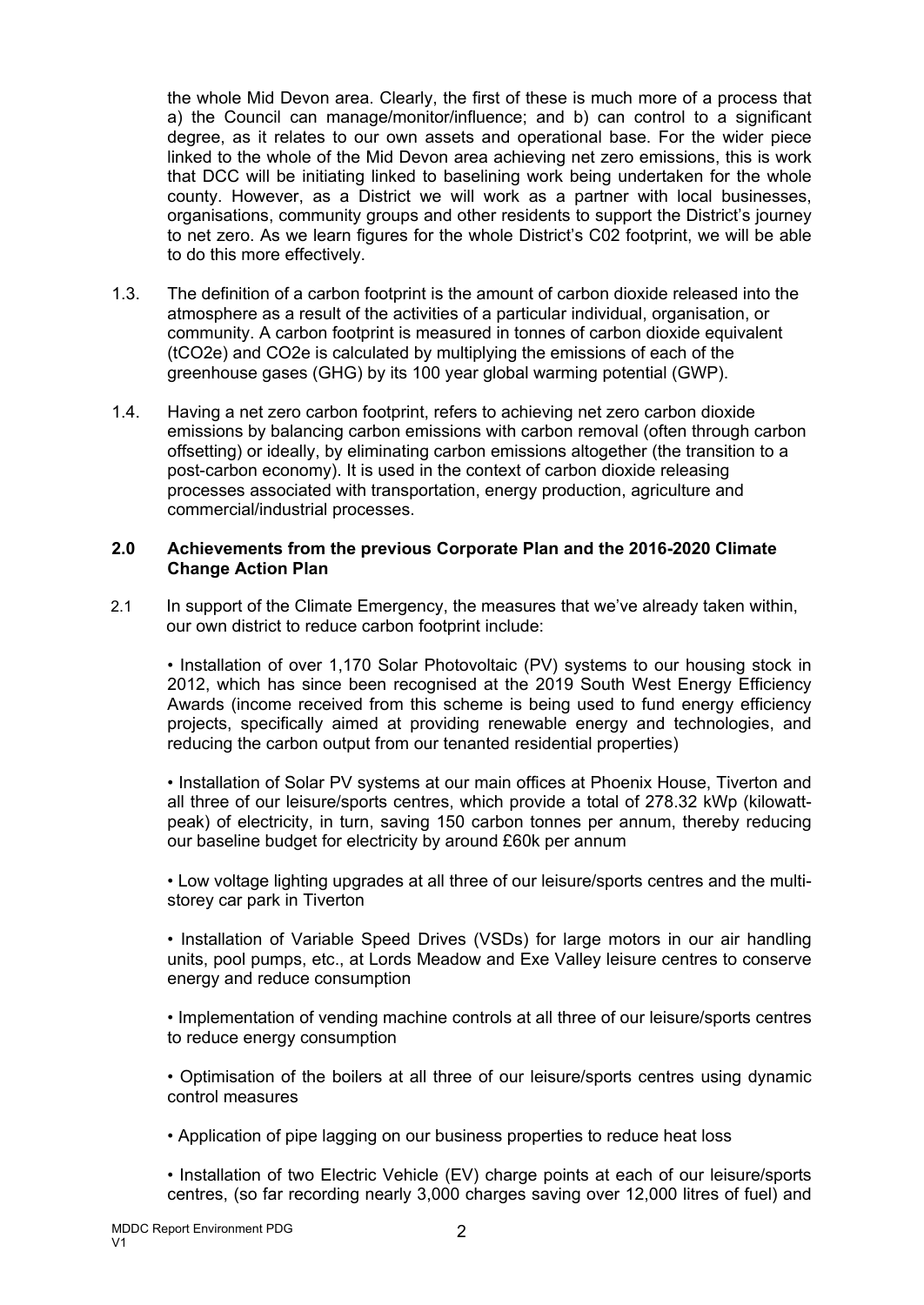two twin outlet chargers at the multi-storey car park in Tiverton, with the aim of increasing availability as part of a future roll-out across Mid Devon

• Installation of a Biomass Boiler at Lords Meadow Leisure Centre to reduce gas consumption as part of the Non-Domestic Renewable Heat Incentive (RHI) scheme

•Entering into a joint fleet contract provided by Specialist Fleet Services (SFS) in partnership with Exeter City Council on 7 March 2019, with the flexibility of trialling and using vehicles with ever lower emissions (technology pending), over the life of the contract

• Our kerbside waste collection rounds are constantly under review to ensure the most efficient use of our fleet

• Almost all the recycling we collect is reprocessed in the UK with the remainder in the EU - none of the waste we collect is exported to developing countries

• All the food waste we collect is sent to Anaerobic Digestion plants to be used as a source of renewable energy

• We ceased sending non-recyclable black sack waste to landfill in 2017, instead utilising this waste stream as feedstock for Energy from Waste Plants

#### **3.0 Working across service areas**

3.1 A series of meetings are taking place with key officers from various services to explore opportunities, connections, ideas and challenges from different perspectives and service areas within the council. We see each team representative who joins the meeting acting as a 'Climate Connector' for the Council, with the intention of building a joined-up approach in our journey to be net zero by 2030

#### **4.0 District-wide community engagement**

- 4.1. Devon-wide Citizens Assemblies to discuss the climate crisis and seek input from residents were planned, but the Covid19 crisis has pushed these back to 2021. At a more local level, Cllr Wainwright had hoped to host in-person 'Mid Devon Climate Conversations' with town, parish, community group and business representatives, to encourage networking and collaboration, and to listen to ideas, questions and information. The Covid19 crisis has meant we have had to put in-person meetings on hold, but in the meantime, we have been hosting online discussions. Content from these discussions will be documented and considered as the Council moves forward with this work, and as part of the Net Zero Advisory Group. This agenda is one that many people are interested in and have expertise in, which the council can benefit from. It is also a good opportunity to improve community engagement.
- 4.2. We are mapping district-wide groups and initiatives that are working on the net zero carbon agenda, to support residents to connect and learn more. We will put this on our website.
- 4.3. Members are of course invited to be part of the Climate Conversations mentioned above. In addition, please feel free to share articles, ideas and suggestions as we move forward with this work. It is a topic that goes beyond any one political party, and a collaborative approach will help us tackle this complex issue at a local level.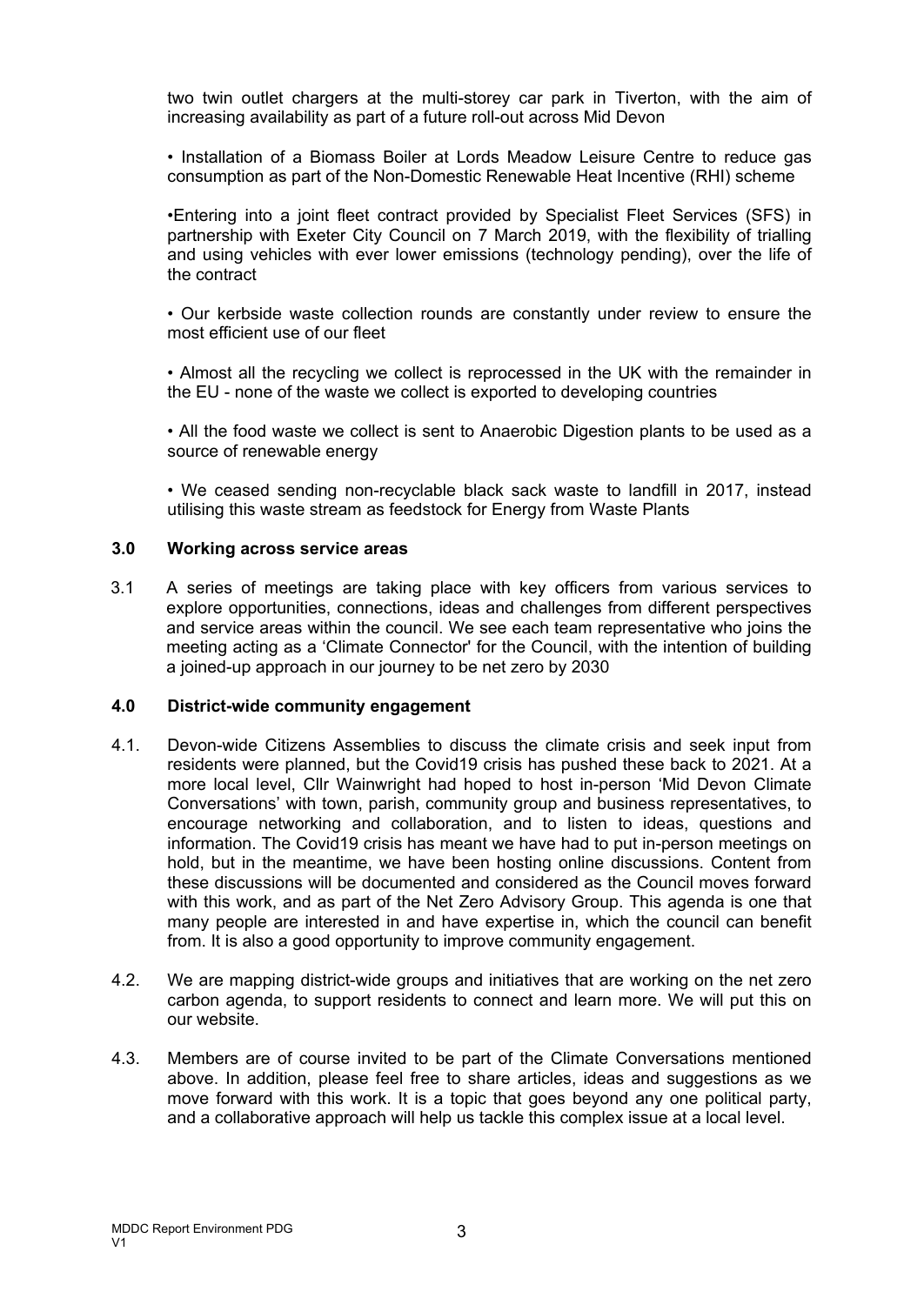## **5.0 The Climate Strategy 2020 with Action Plan**

5.1. Our Climate Action Strategy and Action Plan is attached to this report as Annex A and B . The strategy sets out our approach to tackling emissions and draws on input from various reports, research, case studies and conversations, and is a work in progress. The Action Plan includes details of actions with a red/amber/green status marker to identify which proposed actions and schemes have a high, medium or low impact on reducing our carbon footprint and includes estimated emission savings so we can track performance. There are current projects within our Capital Medium Term Financial Plan that present opportunities for reducing our carbon footprint. For example, replacing end of life boilers and reviewing the Combined Heat Plant at Exe Valley Leisure Centre, the plan will also include strategic and larger projects such as the Hydroelectricity scheme in Tiverton that will have a high impact on our carbon emission reduction, as well as plans that would need budget and capacity to deliver. We have taken into account the feedback from Members to date from the Environment Policy Development Group, Scrutiny and Audit meetings. The plan will be shared with the Net Zero Advisory Group for review.

# **6.0 Mid Devon Updated and New Related Policy, Plans and Strategies.**

- Corporate Plan 2020-2024
- Mid Devon Core Strategy 2007-2026
- Local Plan 2013 2033
- Forward Planning/Local Plan documents
- Green Infrastructure Assessment
- Housing Strategy
- Asset Management Plan

# **7.0 Devon Climate Emergency**

- 7.1 The Council are part of the tactical group for the Devon-wide carbon plan. The group met most recently on 5 August 2020. DCC are also business planning for the offer of a local power purchase agreement between large energy consumers in Devon and community-owned renewable energy, and we are talking to DCC about this.
- 7.2 More widely, the tactical group is a key link for the synchronising of MDDC's climate plans with Devon-wide plans. The Devon Climate Emergency put out a call for evidence to contribute to the Devon Carbon Plan -- the group received almost 900 submissions, mostly from individuals, and a summary of submissions by theme can be viewed here: [https://www.devonclimateemergency.org.uk/devon-carbon-plan/call](https://www.devonclimateemergency.org.uk/devon-carbon-plan/call-for-evidence/)[for-evidence/](https://www.devonclimateemergency.org.uk/devon-carbon-plan/call-for-evidence/)
- 7.3 Some of the suggestions have been reviewed and incorporated into our own plan, and others will need to be discussed as part of our NZAG and Mid Devon Climate Conversations.

# **8.0 Central Government Position**

- 8.1 The Paris Agreement, following the 2015 United Nations Conference on Climate Change of 195 countries, was to holding the increase in global temperature to well below 2 deg. C and pursue efforts to limit the increase to 1.5 degrees C.
- 8.2 The Government has also committed to support Mission Innovation. This is a commitment of 20 leading governments to seek to double their clean energy research and development investment over five years. New investments would be focused on transformational clean energy technology innovations that can be scalable to varying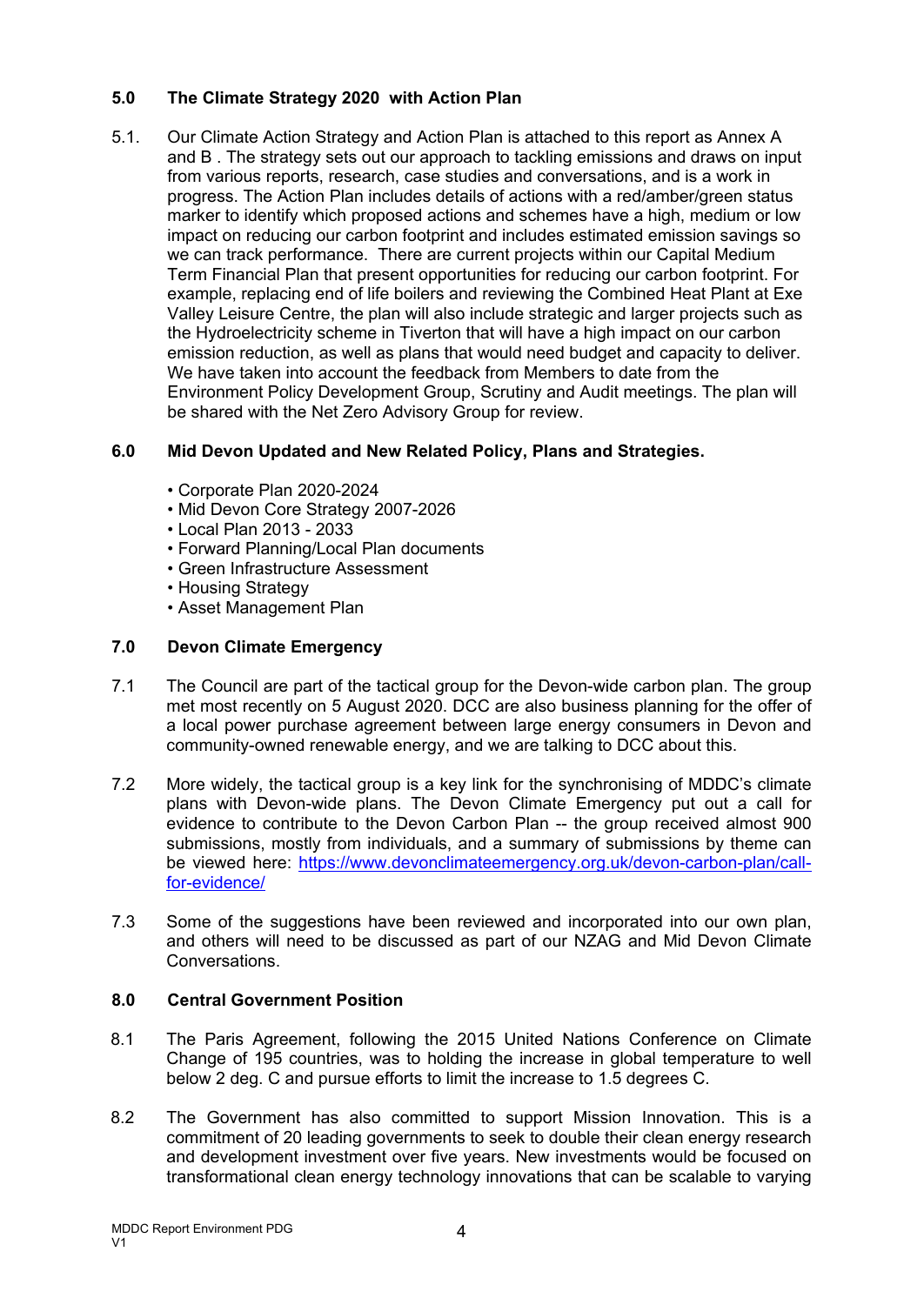economic and energy market conditions that exist in participating countries and in the broader world.

### **9.0 Solar Together Devon Project**

- 9.1 The Council will be part of the Solar Together Devon project. To support the region's energy and climate strategies DCC is looking to incentivise a solar PV collective purchasing scheme for the residential 'able-to-pay' sector. The project will be called 'Solar Together Devon' and delivered by iChoosr. DCC will manage the project and cover all costs. The procurement process and implications post the Covid-19 crisis are being considered.
- 9.2 iChoosr estimate the project will deliver a 20% reduction in installation prices for residents and achieve 800+ installations, 793 tonnes of CO2 saved in the first year and 3MWh total generation capacity. In the UK they have run successful schemes with the Greater London Authority, Greater Manchester Combined Authority, Essex, Norfolk and Sussex councils. Local installers will be encouraged to bid for the works.
- 9.3 Where needed, external funding will always be considered before the use of internal Council funds, and Property Services and the Corporate Management Team will work together to help facilitate and maximise the funds available to the Council from our existing Capital programme. Some projects may be suitable for funding from climate/energy efficiency grants that are created to help the transition to a low carbon economy.
- 9.4 The action plan now includes a visual to show the impact of our actions on our carbon emissions, and travel towards our 2030 target. The actual carbon saved will be verified as part of the annual review exercise that will be carried out independently.

### **10.0 Biodiversity**

- 10.1 Impacts of climate change on our wider ecosystem also needs to be considered as part of our climate change journey (i.e. availability of water, changing natural habitats and landscapes). Taking one example the Council prepared and consulted upon a draft Green Infrastructure Plan (GIP) in 2011, the Green Infrastructure Assessment (Section 2 of the GIP) was then revised to take account of comments from residents and other stakeholders. Other planning policies have links to Biodiversity and these will be listed and signposted on an updated web page for Climate Change.
- 10.2 The Council needs to consider the issues of safeguarding the environment and promoting biodiversity and bring forward a report to the Environment PDG to establish what our approach to managing road verges on our own estate should be to encourage and protect biodiversity, some of our residents may wish to see our verges cut and any implications on other internal services will need to be considered. One result of the lockdown has been that verges across our estate have been left to grow and in some areas, this has resulted in steep banks and verges having wildflowers. It is suggested that we should continue to leave these particular verges this season in order to assess the full impact that will inform a future report. This resource from Plantlife provides good background information. <https://www.plantlife.org.uk/uk/about-us/news/road-verge-management-guide>
- 10.3 The existing design principles allow us to review and designate areas for wildflowers or naturalisation. Naturalising areas is very different to planting wildflower seeds and allowing them to grow in areas that have been prepared for this. A trial took place in 2016-2017 and at the time we did receive complaints regarding the appearance in these areas.